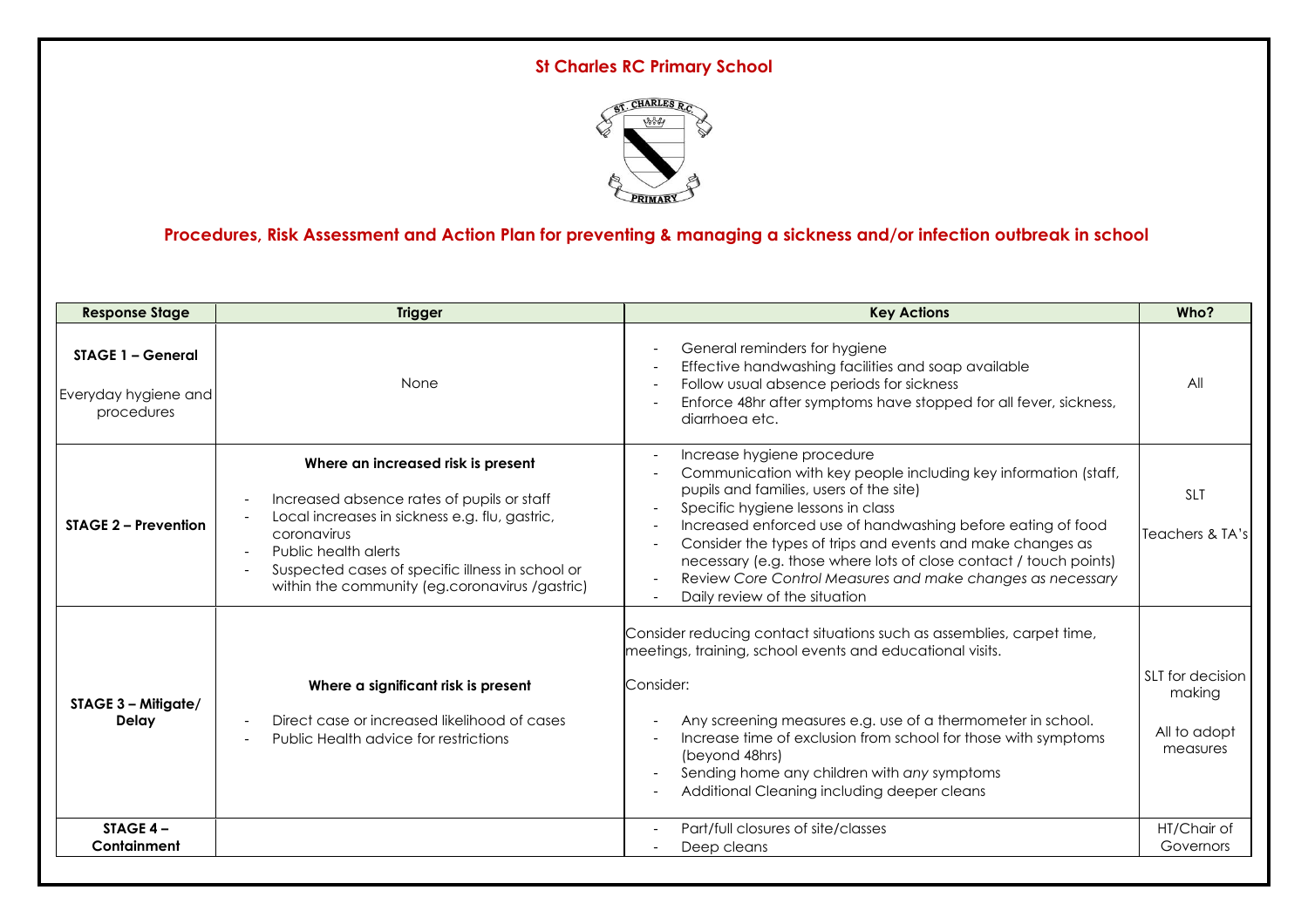| Where specific and/or significant changes or restrictions<br>need to be in place.                | Reduction or exclusion of visitors |  |
|--------------------------------------------------------------------------------------------------|------------------------------------|--|
| High levels of sickness<br>High rates of absence<br>Significance of danger of disease or illness |                                    |  |

# **Coronavirus Specific - Key Actions (as situation escalates)**

| <b>Specific Issue</b>                        | <b>Actions including messages</b>                                                                                                                                                                                   | Who?                            |
|----------------------------------------------|---------------------------------------------------------------------------------------------------------------------------------------------------------------------------------------------------------------------|---------------------------------|
| Suspected case in school (staff or<br>pupil) | Contact relevant agencies e.g. DfE/Coronavirus Helpline/LA/Public Health England<br>Deep clean core areas<br>Inform staff<br>Core reminders of hygiene<br>Contact parents - general information about sickness etc. | SLT, Premises                   |
| Confirmed case in school                     | Deep clean core areas<br>Inform staff<br>Core reminders of hygiene<br>Contact parents – general information about sickness etc. and the key next steps e.g. closure of a class /<br>school/ or carry on etc.        | SLT, Premises and<br>Admin Team |
| Suspected case in a family                   | Parents to ensure child washes hands before leaving the house.<br>Child to wash hands immediately after coming into school<br>Increase monitoring of pupils                                                         | Families & Staff                |
| Confirmed case in a family                   | Children in the family to remain at home for a fixed period of time<br>Deep clean of the classroom and school                                                                                                       | <b>SLT</b>                      |
| Teacher shortage                             | Supply / Splitting classes / SLT Cover<br>Where too many - partial closure for certain classes or part time / AM / PM classes                                                                                       | <b>SLT</b>                      |
| Support staff shortage                       | Supply / Prioritise most needy children / classes with remaining staff                                                                                                                                              | <b>SLT</b>                      |
| Protection for most vulnerable<br>children   | Identify who these children are vulnerable e.g. underlying health conditions that may be affected by the<br>current threat<br>Discuss with parents the initial steps and agree key actions re. isolation/seclusion  | <b>SLT</b>                      |
| Staff with health issues (e.g. Heart)        | Ask them to contact their consultants to seek advice on their condition<br>Consider working from home                                                                                                               | Staff<br><b>SLT</b>             |
| Staff with symptoms                          | Stay at home; follow NHS 111 advice; discuss with HT                                                                                                                                                                | HT                              |
| Pregnant staff                               | Ask them to contact their midwife to seek advice<br>Consider working from home                                                                                                                                      | <b>SLT</b>                      |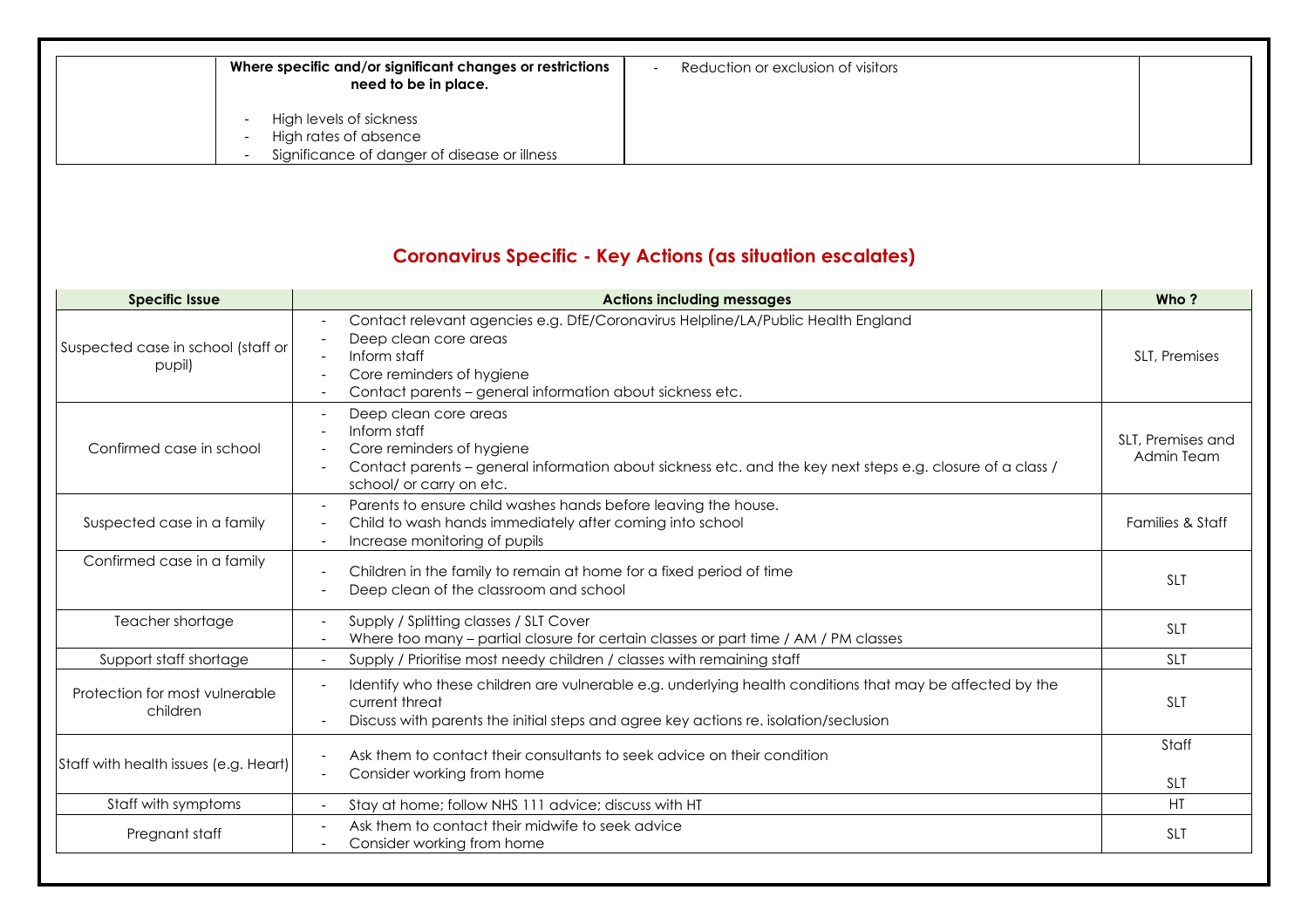| Kitchen shut down     | Parents to provide packed lunches                                                                                                                                                                                                                             | <b>Families</b>    |
|-----------------------|---------------------------------------------------------------------------------------------------------------------------------------------------------------------------------------------------------------------------------------------------------------|--------------------|
| Site team shortage    | Discuss with cleaning contractor cover arrangements in good time<br>In the absence of the Site Manager speak to HT                                                                                                                                            | SLT, Premises      |
| Leadership shortage   | Access via phone                                                                                                                                                                                                                                              | <b>SLT</b>         |
| Admin shortage        | Cover with TAs/SLT Site<br>Inform parents not to phone unless emergency                                                                                                                                                                                       | Premises           |
| Other school users    | Inform of control measures, including the possibility that a suspension or usage may occur.                                                                                                                                                                   | Premises           |
| Long period shut down | Continue learning activities through class email address, school website and text message<br>Children to take resources home with them and will be directed via email or text about work set<br>Possible use of technology to deliver assemblies/stories etc. | SLT, Teapots Staff |

## **Core Control Measures**

| <b>Control Measure</b>                                                             | <b>Control Stage</b>                           | Notes/Action                                                                                                                                                                                                                                                                                                   | Who               |
|------------------------------------------------------------------------------------|------------------------------------------------|----------------------------------------------------------------------------------------------------------------------------------------------------------------------------------------------------------------------------------------------------------------------------------------------------------------|-------------------|
| <b>Tissues for Each Class</b>                                                      |                                                | Ensure adequate stock levels of tissues for each class/office<br>Replenish as needed<br>Staff to also self-replenish from stock                                                                                                                                                                                | Premises<br>Staff |
| Alcohol based gel                                                                  |                                                | Additional dispensers implemented in the main office<br>Ensure dispensers and full from the start of each day<br>All children to use this where hand washing isn't possible<br>Ensure adequate stock levels<br>$\overline{\phantom{a}}$                                                                        | Premises<br>Staff |
| Increase hand washing facilities                                                   |                                                | Expectation that everyone washes their hands<br>Upon arrival at school<br>Before and after break time<br>Before and after lunch<br>Before and after going to the toilet<br>$\overline{\phantom{a}}$<br>Before and after doing PE<br>After coughing or sneezing<br>Before leaving school                        | All               |
| Monitoring daily any child or staff absence                                        | $\overline{2}$                                 | Daily report to the HT or number of absences and symptoms<br>Weekly summary data for each class to HT                                                                                                                                                                                                          | Admin Team<br>HT  |
| Finding out about travel arrangements now and in<br>the future of staff and pupils | (where specific threats are<br>evident aboard) | Newsletter:<br>Ask parents to inform us of any recent travel including family<br>member who have returned from abroad within the last month<br>Staff members to inform SLT of any travel arrangements to high-<br>risk areas including those of any close friends or family they have<br>been in contact with. | Admin Team<br>HT  |
| Reducing contact point activities                                                  | $\overline{2}$                                 | Ensuring extremely high hygiene for any ie food making / tasting                                                                                                                                                                                                                                               | All               |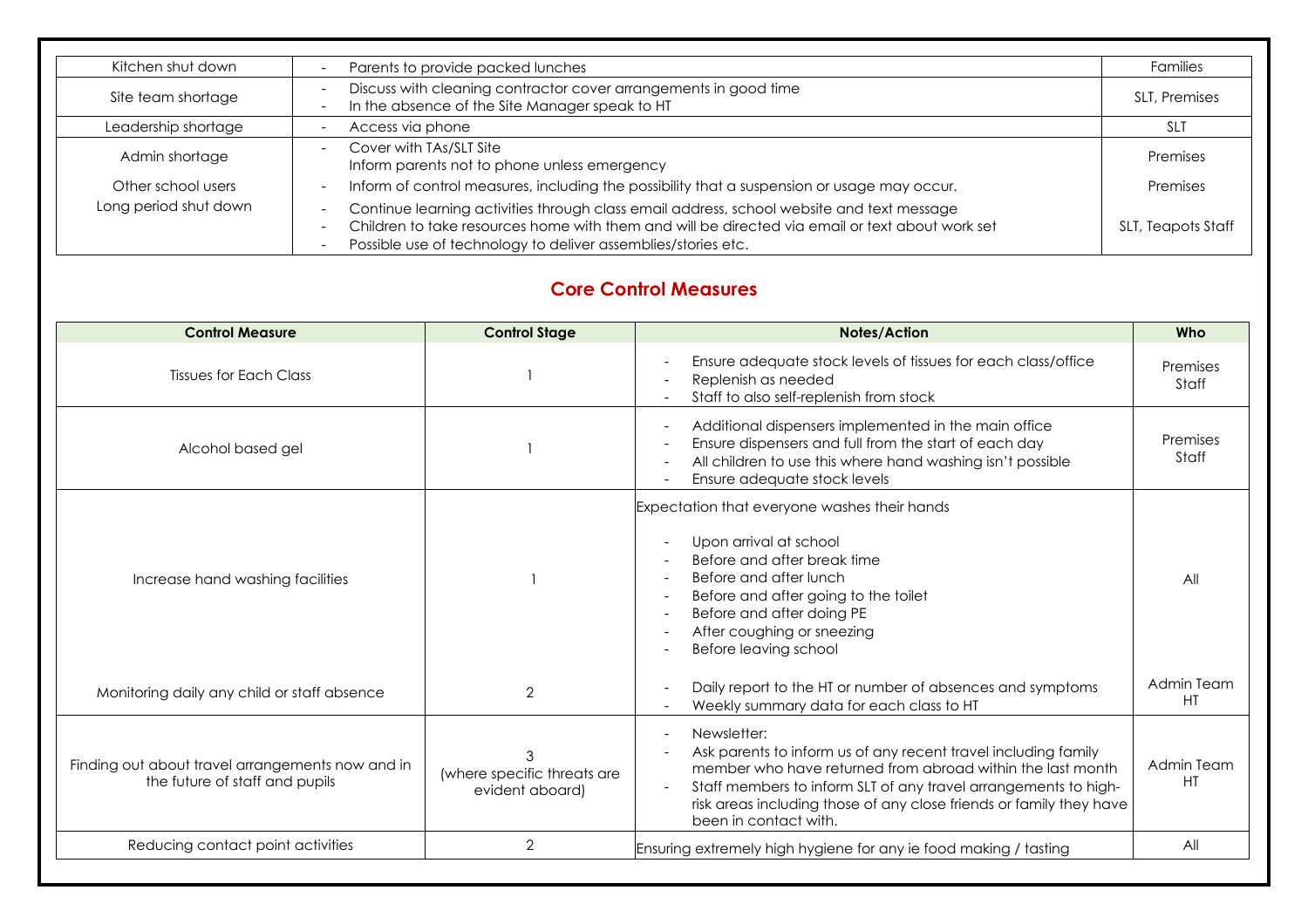|                                   |                | Avoid any activity where you are passing items around a class<br>Circle time objects<br>Artefact sharing<br>Touching activities - PE / Gymnastics<br><b>Other</b><br>Cease hand shaking of children and visitors<br>Cease use of shared cups in class<br>inform parents to ensure children have water bottles in school.                                                                                                      |                           |
|-----------------------------------|----------------|-------------------------------------------------------------------------------------------------------------------------------------------------------------------------------------------------------------------------------------------------------------------------------------------------------------------------------------------------------------------------------------------------------------------------------|---------------------------|
| Good personal hygiene             | $\overline{2}$ | Newsletter/Letters:<br>Inform parents of hygiene expectations and to discuss with<br>$\sim$<br>children<br>All children to wash their hands before coming to school, before<br>$\blacksquare$<br>going home and when they get home.<br>Classes to teach children hand washing techniques<br>Children to wash hands before snack (classroom) and before<br>eating dinner<br>Information:<br>Distribute key information posters | <b>SLT</b><br>Admin Staff |
| Review of cleaning                | 2, 3           | Meet with Citywide to review cleaning arrangement and make<br>any necessary changes<br>Increase focus cleaning on touch points and tables (redirect<br>from vacuuming etc. if needed) or increase hours (cost?)<br>Daily cleaning of classrooms (already in place)<br>$\overline{\phantom{a}}$<br>Preparations for deep cleans if necessary                                                                                   | <b>SLT</b>                |
| Additional 'touch point' cleaning | 2, 3           | Handles, rails and doors to be cleaned before Site Manager leaves for<br>break                                                                                                                                                                                                                                                                                                                                                | Site Officer              |
| School visitors and users         | 2, 3           | Compulsory handwashing / use of gel before entering school;<br>Inform them of new requirements and risk of suspension of use<br>Informing us of any suspected or confirmed cases by any users                                                                                                                                                                                                                                 | All                       |
| Absence policy                    | 2, 3           | Review time period of absence for ill children or staff and increase if<br>necessary but at least to the minimum standard (e.g. 48 hrs clear of<br>sickness / diarrhea)                                                                                                                                                                                                                                                       | SLT                       |
| Support for families              | 2, 3           | Communicate to parents and staff to contact school if they require<br>support;<br>Regular contact with affected families and staff<br>$\overline{\phantom{a}}$                                                                                                                                                                                                                                                                | <b>SLT</b>                |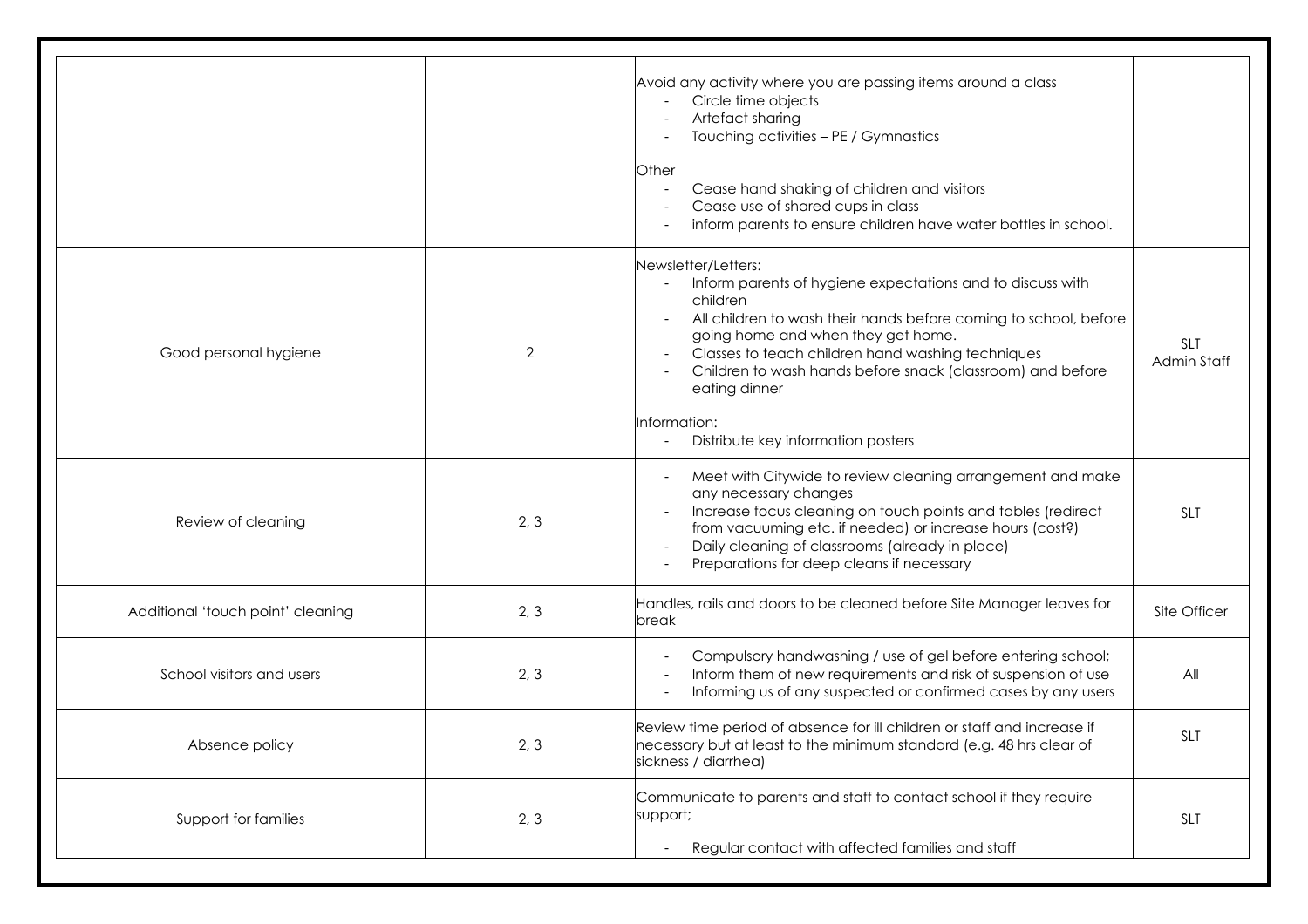|                                                                        |      | wellbeing checks.                                                     |  |
|------------------------------------------------------------------------|------|-----------------------------------------------------------------------|--|
| Taking temperature of anyone in school who may<br>begin to feel unwell | 2, 3 | Have we enough thermometer plastic covers in stock?<br>Order supplies |  |

### **Continuation of learning**

#### **Planning ahead of possible closure**

- Teachers to obtain email addresses for each child and make a photocopy for the office **(appendix 1)**
- Teachers and support staff to prepare resources linked to current learning (where possible) that could be sent home including reading book and stationery
- PiXL logs ins for each child to be emailed to class teachers & printed out for each child
- Teachers and TA's to identify work that they can conduct at home examples such as; resources, planning, subject leadership, policies, report writing, assessment, website content, laminating, labels for 2020/2021 etc
- Support staff to identify work that they can conduct at home eg anything linked to their individual roles
- Fingertips to set up alternative email accounts for each class & set up any spare laptops for staff members who currently don't have one
- Staff to notify NP if they have recently changed their mobile telephone number
- Admin staff to run a *Teachers to parents* update on DB's pc

#### **Actions staff are to take from Friday 13th /Monday 16th March 2020**

- Teachers must access Target Tracker in school so that they will be able to access TT at home
- Each day, staff are to take their laptops, ipads and chargers home and bring them back into school the following day
- In addition to their laptops, Teachers are to take home their subject leader folders and planning books each day
- All staff must ensure that desks/work areas/classrooms are left clean each night in case a deep clean is required at short notice
- Educational visits will be reviewed on a daily basis; we ask that all staff appreciate that these may need to be cancelled at short notice
- In the event of self-isolation, staff members are still expected to follow the usual procedures i.e call at 7am and update at 2pm daily however, these procedure will be relaxed slightly where it will be acceptable to update the people listed below with any developments as they occur.

#### **Continuation of learning plan if school is closed for a prolonged period**

- 1. Children to take home appropriate resources ie reading book, exercise books, spellings, pencils, pens, printed sheets etc
- 2. Staff to communicate updates to families via text and email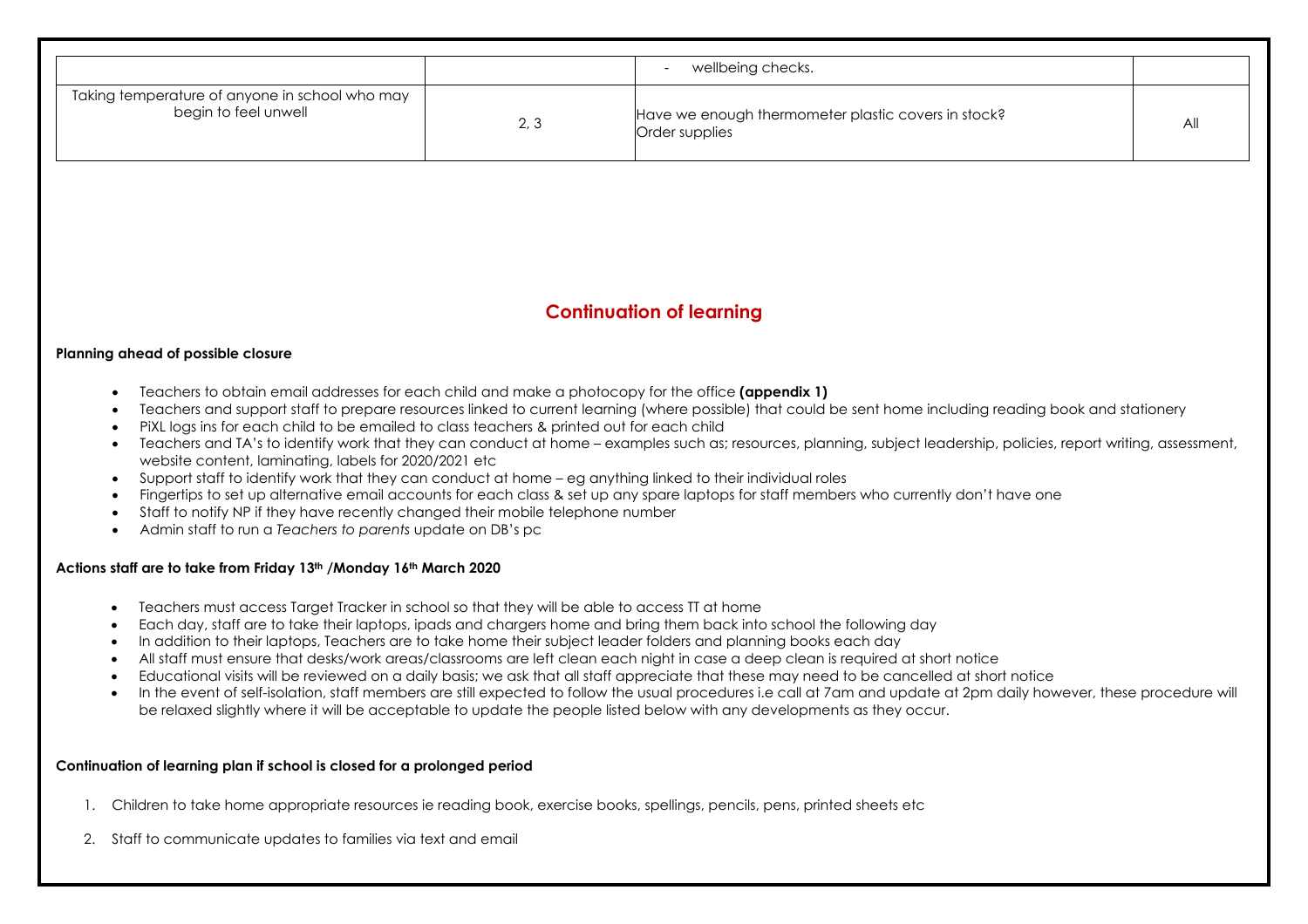3. School website will be updated regularly (including the useful websites located under the information tab)

#### **Important!**

Under GDPR regulations, when communicating to the whole class, please **DO NOT** send an email in the 'TO' field you **MUST** use the 'BCC' field as we **CANT** expose individual email addresses to others. If you are sending to 1 recipient only then the use of the 'TO' field is acceptable.

- 4. Other core learning to be complete:
- i. Use of online learning e.g TT Rockstars
- ii. Any outstanding activities on their homework, spellings etc
- iii. Daily reading

### **Expectations of staff if school is closed for a prolonged period**

*It is reasonable to ask staff & children to undertake work from home during a period of self-isolation or closure*

- Staff are to log into to [https://schoolszone.salford.gov.uk](https://schoolszone.salford.gov.uk/) (using email account username & password) regularly where information on health & wellbeing can be found
- Staff are expected to conduct online CPD training opportunities. You will need to register for **me learning** by logging onto [https://myzone.salford.gov.uk](https://myzone.salford.gov.uk/) and clicking on learning zone and then selecting the E-learning section

### **Reaction required if school is closed for a prolonged period**

- Admin staff to communicate updates to parents as received this is to be approved by a member of SLT beforehand
- Admin staff to cancel any commitments in the school diary i.e meetings, training, trips etc
- Teachers to contact any volunteers, students to inform them that school is closed
- Premises staff to contact any contractors, suppliers due on the premises
- SLT to cancel any supply?

### **Additional Information**

List of children and staff classed as 'high risk' for medical conditions Supplies required Supplies required **Severe Asthmatics** Soap • Hand gel • Blue paper towels Disposable gloves **Diabetics** Ear thermometer covers • **Sickle Cell** •

**Spina Bifida & Hydrocephalus**

•